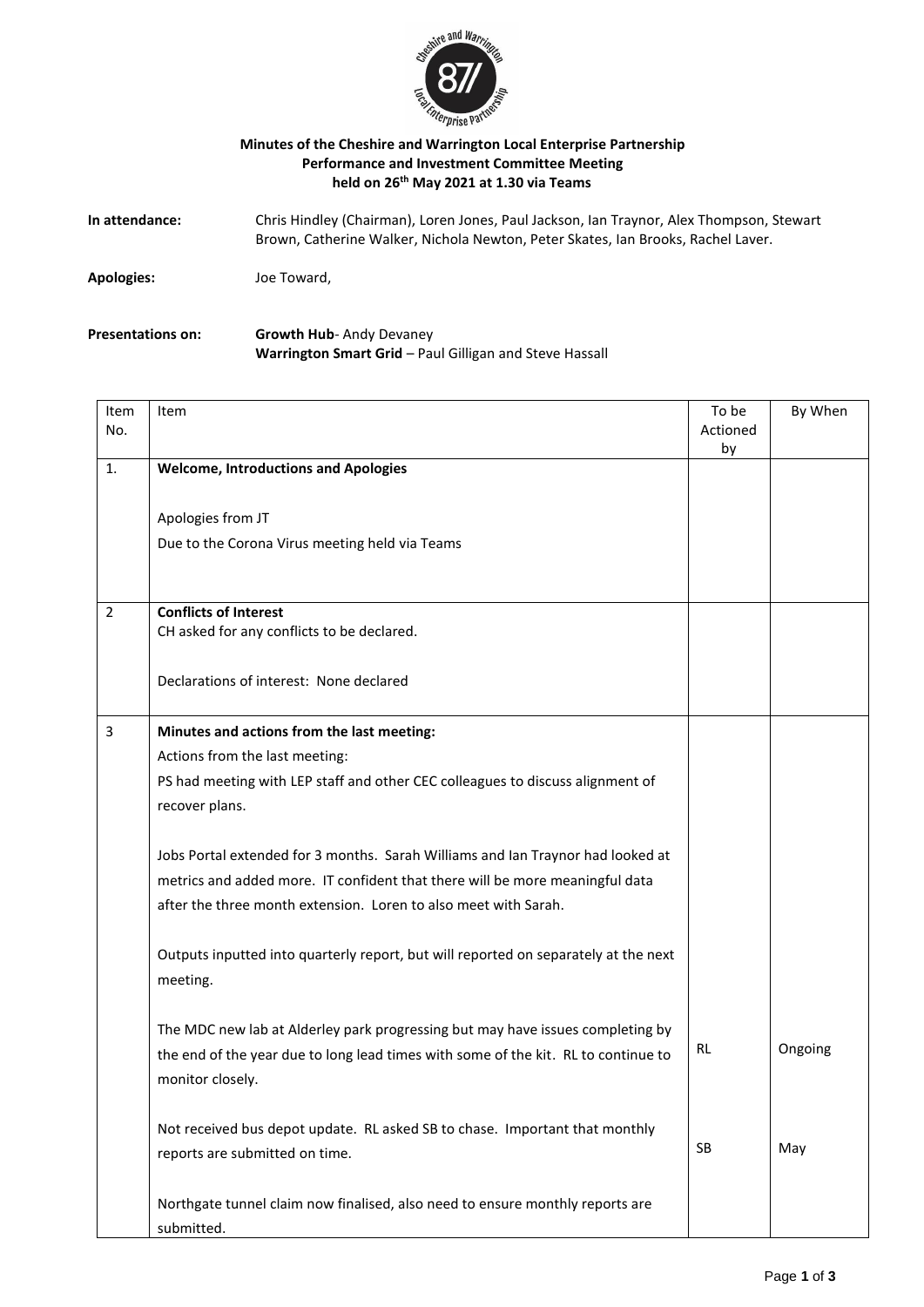|   | CH queried whether a heat map could be produced showing all the LEP projects as<br>previously discussed. RL had raised it already, siting the Net Zero map as a good<br>example. Nicola Said said it would be looked at. Committee all agreed it was a<br>good idea and should be pursued. RL to see if we could build on the Net Zero one<br>and should contact Ged Barlow. Andy Devaney mentioned if could potentially be<br>done through CRM.<br>RL had sent full set of papers and reports for one project so LJ and IT could see the<br>whole process. LJ asked for a session to go through the papers and look at the<br>RAG ratings and rationale. IT to attend too. RL to arrange.<br>Minutes approved. | <b>RL</b><br>RL | June<br>June |
|---|-----------------------------------------------------------------------------------------------------------------------------------------------------------------------------------------------------------------------------------------------------------------------------------------------------------------------------------------------------------------------------------------------------------------------------------------------------------------------------------------------------------------------------------------------------------------------------------------------------------------------------------------------------------------------------------------------------------------|-----------------|--------------|
| 4 | <b>Growth Hub Update</b>                                                                                                                                                                                                                                                                                                                                                                                                                                                                                                                                                                                                                                                                                        |                 |              |
|   | Andy Devaney gave an update on the Growth Hub.                                                                                                                                                                                                                                                                                                                                                                                                                                                                                                                                                                                                                                                                  |                 |              |
|   | LEP has received funding from BEIS for Peer Networks which is being rolled out.                                                                                                                                                                                                                                                                                                                                                                                                                                                                                                                                                                                                                                 |                 |              |
|   | 500 businesses have received support through the Business Grant Recovering<br>scheme which has been administered by Blue Orchid on behalf o the LEP.                                                                                                                                                                                                                                                                                                                                                                                                                                                                                                                                                            |                 |              |
|   | 12 staff now in Growth Hub team. Two seconded from Marketing Cheshire and<br>one from Dept for International Trade.                                                                                                                                                                                                                                                                                                                                                                                                                                                                                                                                                                                             |                 |              |
|   | COVID impacted focus of Growth Hub which became the go to for businesses,<br>focus also had to shift to Brexit support.                                                                                                                                                                                                                                                                                                                                                                                                                                                                                                                                                                                         |                 |              |
|   | Increased the number of case studies on website which has helped inform<br>businesses type of support available.                                                                                                                                                                                                                                                                                                                                                                                                                                                                                                                                                                                                |                 |              |
|   | The target for enquiries for the year was 1500, the actual number was closer to<br>4,000.                                                                                                                                                                                                                                                                                                                                                                                                                                                                                                                                                                                                                       |                 |              |
|   | 10% of Cheshire and Warrington businesses engaged with the Growth Hub which<br>has helped build the reputation and develop strong relationships with partners.                                                                                                                                                                                                                                                                                                                                                                                                                                                                                                                                                  |                 |              |
|   | Secured funding for Peer to Peer networks and employed someone to help recruit<br>businesses. Aim it to engage 100 businesses.                                                                                                                                                                                                                                                                                                                                                                                                                                                                                                                                                                                  |                 |              |
|   | Interaction with Local Authorities works well. Conscious of adding value and not<br>duplicating what the LAs offer.                                                                                                                                                                                                                                                                                                                                                                                                                                                                                                                                                                                             |                 |              |
|   | Survey to be carried out with businesses that have received support, to be<br>completed by end of June.                                                                                                                                                                                                                                                                                                                                                                                                                                                                                                                                                                                                         |                 |              |
|   | Focus this year is on how to engage with the 45k businesses that haven't engaged<br>with the hub to find out what help can be made available which would be useful.                                                                                                                                                                                                                                                                                                                                                                                                                                                                                                                                             |                 |              |